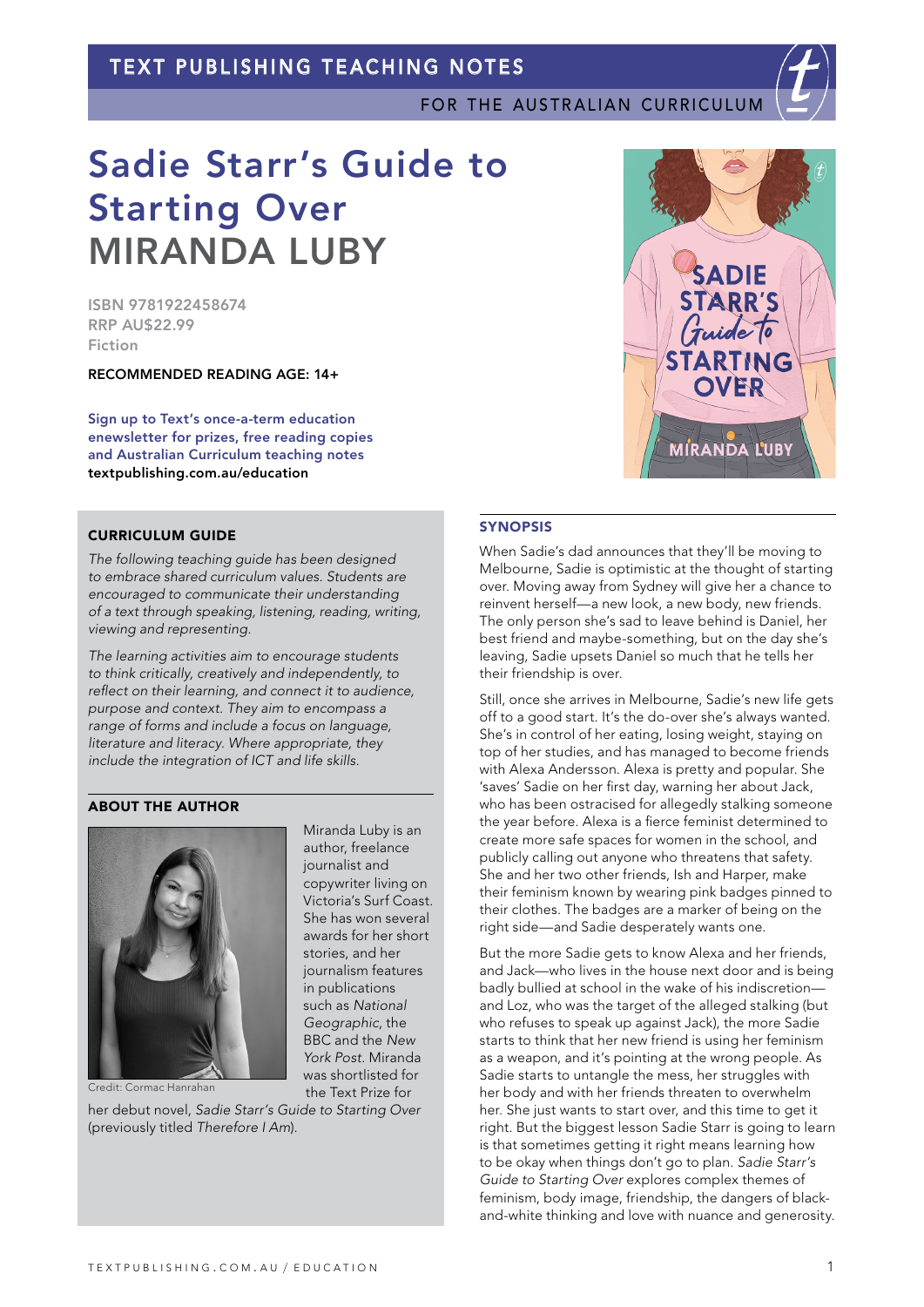TEXT PUBLISHING TEACHING NOTES FOR THE AUSTRALIAN CURRICULUI

#### BEFORE READING

- 1. What does someone with an eating disorder look like? Discuss some of the stereotypes that exist around disordered eating, and why these can be harmful to people who struggle with their body image.
- 2. Would you call yourself a feminist? Describe what being a feminist means to you, and whether feminism is something you feel that you can identify with or not, and why.
- 3. What does it mean to start over? Is starting over something to fear or something to celebrate? What are some of the challenges that you think Sadie might have to face in the novel?

# WHILE READING

- 1. Why is Daniel so upset when Sadie kisses him? What do you think he means when he says that she always needs everything to be her way?
- 2. What does 'getting life right' look like to Sadie?
- 3. How does Sadie describe her feelings about moving to Melbourne? Is there anything she's sad to leave behind?
- 4. How does Sadie's fear of things going wrong apply to both her writing and her relationship with Daniel?
- 5. Describe Sadie's relationship with her sister. What is the difference in the way each of them is treated by their parents?
- 6. What does Daniel's stutter indicate?
- 7. Sadie thinks that she kisses Sam to become a more ideal version of herself. What does this self look like? What's the problem with her motivation here?
- 8. What are some of the pressures that make Sadie feel she needs to be a particular way? Where do they come from?
- 9. Why does Loz lie about Jack stalking her? Is this fair to him? What could she have done instead?
- 10. In what way is Sam 'uncancellable'. What is social currency, and where does it come from? Why do some people have it and not others?
- 11. How does Jack's dad react to his OCD? How do you think his attitude is likely to make Jack feel?
- 12. Why is Sadie afraid of putting her work out there? Have you ever felt this way? Why is she afraid of not being in control?
- 13. How does Loz help Sadie to see herself differently?
- 14. Sadie describes starting over as a 'magic trick'. Is she right? How does her attitude change towards the end of the book?

#### AFTER READING

#### **CHARACTER**

- 1. First impressions are important to Sadie, as they provide the chance to reinvent yourself before judgment. Her first impressions of Jack are that he is distant and paranoid, and then she meets Alexa, who tells her that Jack is a 'psychopath' and a 'stalker'. Is this a fair first impression? What other factors contribute to his initial behaviour?
- 2. What does Sadie change about herself to fit in with Alexa and her friends? Do you think they would have accepted her otherwise?
- 3. Loz lets other people influence her actions—she goes along with accusing Jack of stalking, and sells drugs on behalf of her brother—why do you think this is? At what point does she finally make a decision based on what she wants for herself? What does she want for herself?

# THEMES

#### Feminism

- 1. What is the meaning behind the pink badges? Is Sadie right to suspect that they're more about exclusivity and popularity than feminism? What is her suggestion to make them more inclusive? Why does feminism need to be an inclusive movement?
- 2. Towards the end of the book, Sadie's essay triggers a 'battle of the sexes', where the boys start to hand out blue ribbons to make a stand of their own. Why do you think they do this? Are they justified?
- 3. Does Alexa genuinely believe in feminism? How do her actions towards her friends contradict her belief?

### Self-esteem

- 1. What are some of the things Sadie's mum says that make Sadie feel ashamed of her body? Is this her mum's intention? Instead of saying that Sadie should 'focus on some healthy eating habits', (p. 15) what could she say instead?
- 2. Sadie feels that the threads of 'appearance' and 'self worth' are tangled into a knot in her mum's brain. (p. 13) How do you think her mum feels about herself? Do you agree that body image and selfworth are often tangled together?
- What do you think Jack's sense of self-worth is like? His dad criticises him; everyone at school believes he's a stalker—describe the way you think he feels about himself? Where does he eventually find solace?

#### Friendship

'I realise now how much body language was a part of our relationship, of the way we *got* each other, and without it we're a mess of misunderstandings.' (p. 199) How important is body language in friendships? Describe the way that a lack of body